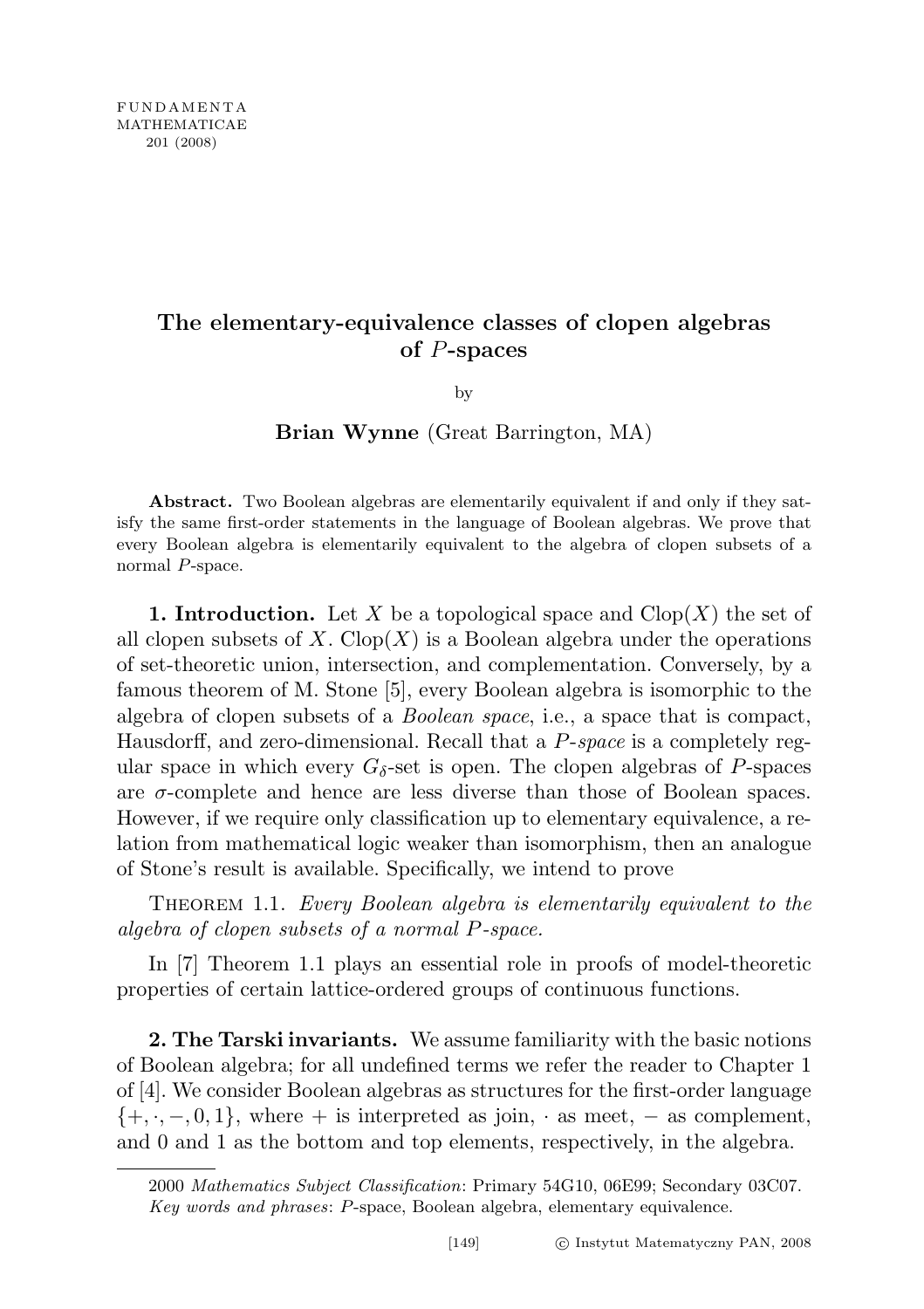150 B. Wynne

In [6] Tarski associates with each Boolean algebra a triple of numerical invariants that completely determines its elementary-equivalence class. These triples encode information about certain ideals of the algebra. Let A be a Boolean algebra and I and J ideals of A. Let  $sa(I)$  be the set of all  $a \in A$  such that a is atomless mod I, at I) the set of all  $a \in A$  such that a is atomic mod I, and  $I + J$  the set of all  $a \in A$  such that  $a = b + c$  for some  $b \in I$  and some  $c \in J$ . Then sa(I), at(I), and  $I + J$  are all again ideals of A. Let  $0^A$  be the bottom element of A, set  $E_0 = \{0^A\}$ , and for every integer  $n \geq 0$  set  $E_{n+1} = \text{sa}(E_n) + \text{at}(E_n)$ .

We now define the Tarski invariants  $inv(A)$  of A. If A is the one-element Boolean algebra then inv(A) = (-1,0,0); if  $A \neq E_n$  for every  $n \geq 0$  then  $inv(A) = (\omega, 0, 0)$ ; otherwise  $inv(A) = (i_1, i_2, i_3)$  where (1)  $A \neq E_{i_1}$  and  $A = E_{i_1+1}$ , (2)  $i_2 = 0$  if  $A/E_{i_1}$  is atomic, otherwise  $i_2 = 1$ , and (3)  $i_3$  is the number of atoms of  $A/E_{i_1}$  if that number is finite, and  $\omega$  if that number is infinite. Let Inv be the set of triples consisting of  $(-1, 0, 0)$ ,  $(\omega, 0, 0)$ , and all the triples  $(i_1, i_2, i_3)$  with  $i_1$  a nonnegative integer,  $i_2 \in \{0, 1\}$ ,  $i_3$  a nonnegative integer or  $\omega$ , and  $i_2 + i_3 > 0$ .

For a proof of the following result see [1] or Chapter 7 of [4].

THEOREM 2.1. Any two Boolean algebras A and B are elementarily equivalent iff inv(A) = inv(B). Moreover, for any  $(i_1, i_2, i_3) \in \text{Inv}$  there is a Boolean algebra A with  $\text{inv}(A) = (i_1, i_2, i_3)$ .

3. P-spaces. P-spaces are a generalization of discrete spaces and were named and studied by Gillman and Henriksen in [2]. Here are two useful examples of nondiscrete P-spaces.

EXAMPLE. Let  $S$  be an uncountable space in which all points are isolated except for a distinguished point s, a neighborhood of s being any set containing s whose complement is countable. Then S is a nondiscrete normal P-space and  $Clop(S)$  is an atomic Boolean algebra.

EXAMPLE. A totally ordered set T is called an  $\eta_1$ -set if for any countable subsets A and B, with  $A < B$ , there is a  $t \in T$  satisfying  $A < t < B$ . With the interval topology every  $\eta_1$ -set T is a normal P-space without isolated points and  $Clop(T)$  is an atomless Boolean algebra (see page 193 of [3]).

If  ${X_k}_{k \in K}$  is an indexed collection of spaces, then we write  $\bigoplus_{k \in K} X_k$ for their topological sum, i.e. the disjoint union of the  $X_k$  topologized so that a subset  $U$  is open in the sum if and only if its intersection with each  $X_k$  is open in  $X_k$ . Here are some basic properties of P-spaces.

PROPOSITION 3.1. The following hold in any P-space  $X$ :

- (i) Every zero-set of  $X$  is open.
- (ii) Every subspace of  $X$  is a P-space.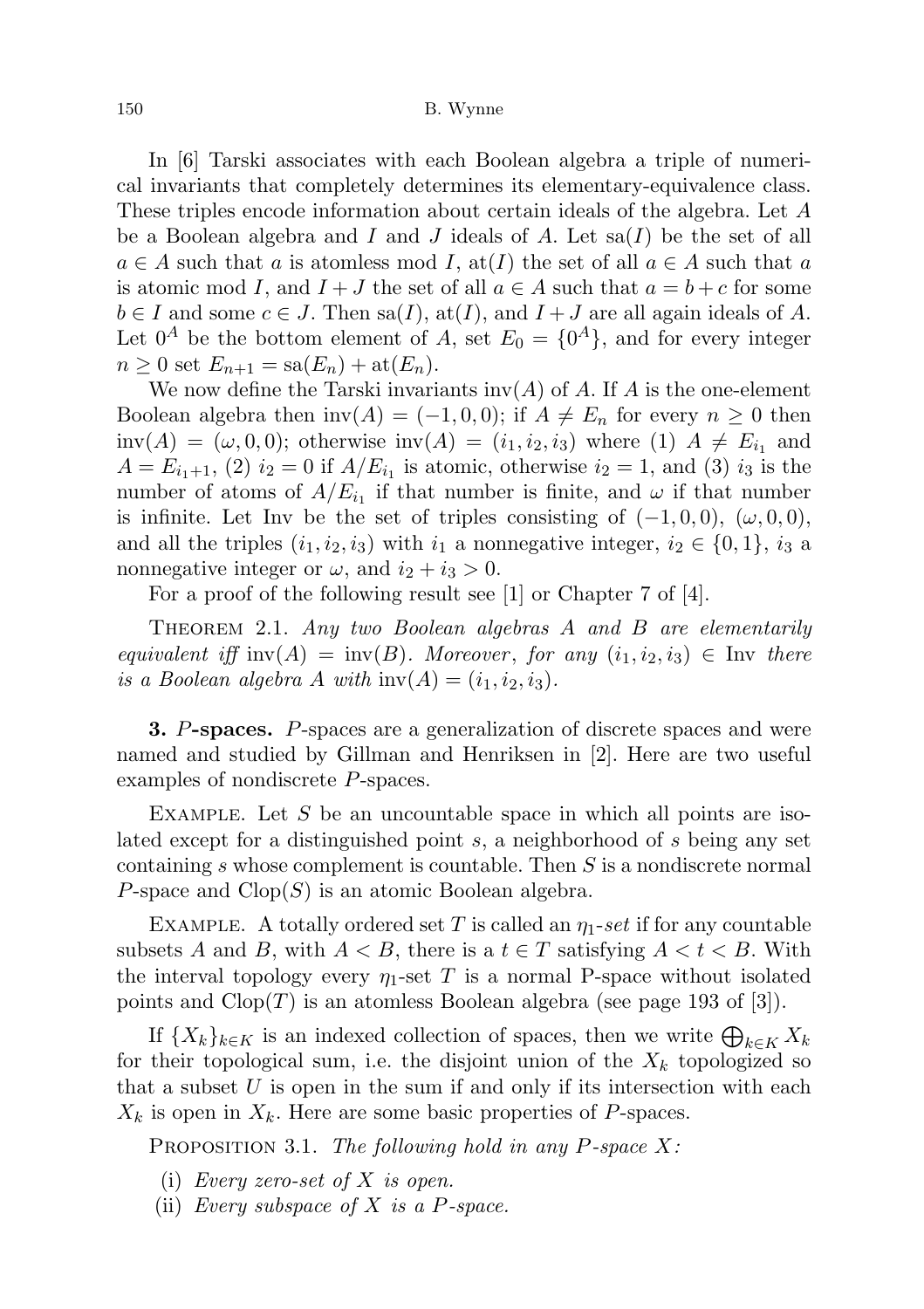- (iii) Every completely regular quotient space of  $X$  is a P-space.
- (iv)  $X$  is zero-dimensional, i.e., has a base of clopen subsets.

*Proof.* See pages 62–63 of [3].

The rest of this paper is devoted to proving Theorem 1.1. Our strategy will be to build for each triple of Tarski invariants a normal P-space whose clopen algebra has those invariants. Many of these spaces will be obtained by gluing together in a certain way copies of the two normal P-spaces mentioned at the beginning of this section.

4. Topological equivalents of algebraic notions. Let X be an arbitrary normal P-space. To simplify our analysis we characterize membership in the Tarski ideals  $E_n$ ,  $\text{at}(E_n)$ , and  $\text{sa}(E_n)$  of  $\text{Clop}(X)$  using a device reminiscent of Cantor–Bendixson derivatives. We associate with  $X$  the following descending sequence of closed subspaces: let  $X_0 = X$  and for every integer  $n \geq 0$  let

$$
X_{n+1} = \overline{\text{Is}(X_n)} \cap (X_n - \overline{\text{Is}(X_n)})
$$

where the overline represents the topological closure operation in  $X$  and  $\text{Is}(X_n)$  is the set of isolated points of the subspace  $X_n$ .

PROPOSITION 4.1. Each of the following hold for any  $G \in \text{Clop}(X)$  and any  $n \geq 0$ :

- (i)  $G \in E_n$  if and only if  $G \cap X_n = \emptyset$ .
- (ii) G is an atom mod  $E_n$  if and only if  $|G \cap X_n| = 1$ .
- (iii)  $G \in \text{at}(E_n)$  if and only if  $G \cap X_n \subseteq \text{Is}(X_n)$ .
- (iv)  $G \in \text{sa}(E_n)$  if and only if  $G \cap \text{Is}(X_n) = \emptyset$ .

*Proof.* The proof goes by induction on n. That (i) holds when  $n = 0$ is clear. Suppose G is an atom mod  $E_0$ . Then G is an atom of Clop $(X)$ , so G must have at least one element. If G has more than one element then because  $X$  is Hausdorff and zero-dimensional  $G$  has nonempty proper clopen subsets and hence is not an atom of  $Clop(X)$ . Thus  $|G \cap X_0| = |G| = 1$ . Conversely, if  $|G \cap X_0| = 1$  then clearly G is an atom of Clop(X). Thus (ii) holds when  $n = 0$ . Now  $G \in \text{at}(E_0)$  if and only if every clopen subset of G contains an atom of  $Clop(X)$  and hence an isolated point of X. Since X is zero-dimensional this is equivalent to having  $G \cap X_0 \subseteq Is(X_0)$ . Similarly,  $G \in \text{sa}(E_0)$  if and only if G contains no atoms of  $\text{Clop}(X)$ , which is the same as having  $G \cap \text{Is}(X) = \emptyset$ . Thus (iii) and (iv) both hold when  $n = 0$ .

Assume the result of the proposition for  $n = k \geq 0$  and let  $G \in \text{Clop}(X)$ . We show that (i)–(iv) hold when  $n = k + 1$ .

Suppose 
$$
G \cap X_{k+1} = \emptyset
$$
. Then, by the definition of  $X_{k+1}$ , we have

$$
[G \cap \overline{\text{Is}(X_k)}] \cap [G \cap (X_k - \overline{\text{Is}(X_k)})] = \emptyset.
$$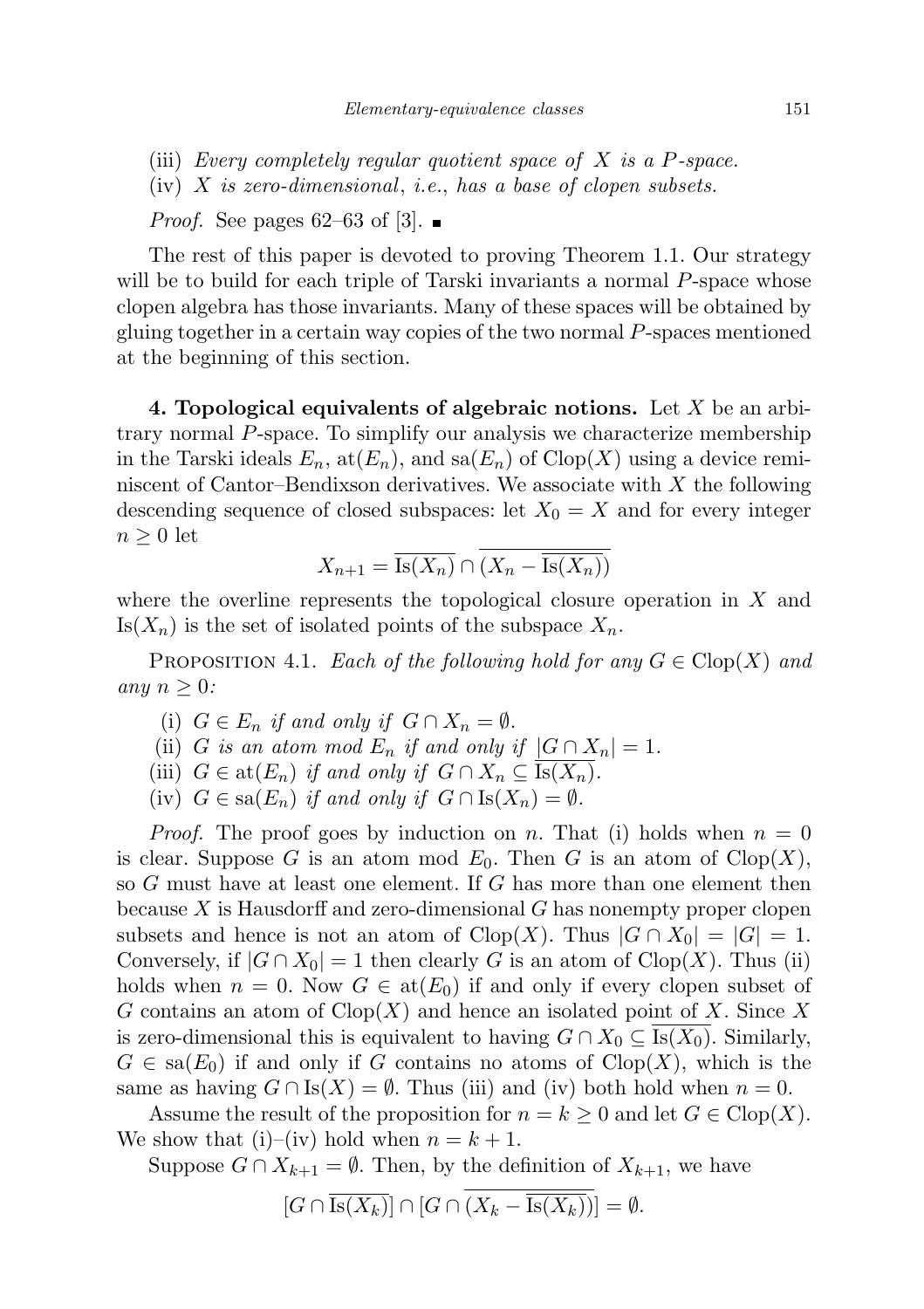152 B. Wynne

X is normal so by Urysohn's Lemma (see page 44 of [3]) there is an  $f \in C(X)$ such that

$$
(1) \tG \cap \overline{\text{Is}(X_k)} \subseteq f^{-1}(0)
$$

and

(2) 
$$
G \cap \overline{(X_k - \overline{\mathrm{Is}(X_k)})} \subseteq X - f^{-1}(0).
$$

Note that  $f^{-1}(0) \in \text{Clop}(X)$  because X is a P-space, so  $G \cap f^{-1}(0)$  and  $G \cap (X - f^{-1}(0))$  are also in Clop(X). If  $x \in G \cap X_k$  and  $x \notin \overline{\text{Is}(X_k)}$ then  $x \in X - f^{-1}(0)$  by (2). It follows that  $(G \cap f^{-1}(0)) \cap X_k \subseteq \overline{\text{Is}(X_k)}$ and therefore  $G \cap f^{-1}(0) \in \text{at}(E_k)$  by the induction hypothesis. If  $x \in$  $G \cap Is(X_k)$  then  $x \in f^{-1}(0)$  by (1), so  $(G \cap (X - f^{-1}(0)) \cap Is(X_k) = \emptyset$ and thus  $G \cap (X - f^{-1}(0)) \in \text{sa}(E_k)$  by the induction hypothesis. Hence  $G \in \text{at}(E_k) + \text{sa}(E_k) = E_{k+1}.$ 

Conversely, suppose  $G \in E_{k+1}$ . Then  $G = H \cup F$  for some  $H \in \text{sa}(E_k)$ and  $F \in \text{at}(E_k)$ . So by the induction hypothesis  $H \cap \text{Is}(X_k) = \emptyset$  and therefore, since H is open in X,  $H \cap Is(X_k) = \emptyset$ . It follows that  $H \cap X_{k+1} = \emptyset$ . From the induction hypothesis we also see that  $F \cap X_k \subseteq \text{Is}(X_k)$ . So  $(F \cap X_k) \cap (X_k - Is(X_k)) = \emptyset$ . Since F is open in X it follows that

$$
(F \cap X_k) \cap \overline{(X_k - \overline{\text{Is}(X_k)})} = \emptyset
$$

and hence that  $F \cap X_{k+1} = \emptyset$  as  $X_{k+1} \subseteq X_k$ . Thus  $G \cap X_{k+1} = (H \cup F) \cap$  $X_{k+1} = \emptyset$  and we have shown that (i) holds when  $n = k + 1$ .

Suppose  $|G \cap X_{k+1}| = 1$ . Then  $G \notin E_{k+1}$  by (i). Suppose  $H \in \text{Clop}(X)$ ,  $H \subseteq G$ , and  $H \notin E_{k+1}$ . Then  $H \cap X_{k+1} \neq \emptyset$  by (i). Since  $|G \cap X_{k+1}| = 1$ and  $H \subseteq G$ , G and H must contain the same member of  $X_{k+1}$ . Therefore  $(G - H) \cap X_{k+1} = \emptyset$  and so  $G - H \in E_{k+1}$  by (i). Hence G is an atom mod  $E_{k+1}$ . Conversely, suppose G is an atom mod  $E_{k+1}$ . Then  $G \notin E_{k+1}$ so  $|G \cap X_{k+1}| \geq 1$  by (i). If there were more than one member of  $X_{k+1}$ in  $G$  then it would follow from (i) and the fact that  $X$  is Hausdorff and zero-dimensional that G is not an atom mod  $E_{k+1}$ , which contradicts our supposition. Hence  $|G \cap X_{k+1}| = 1$  and (ii) holds when  $n = k + 1$ .

Suppose  $G \cap X_{k+1} \subseteq Is(X_{k+1})$ . Suppose  $H \in \text{Clop}(X)$ ,  $H \subseteq G$ , and  $H \notin E_{k+1}$ . Then  $H \cap X_{k+1} \neq \emptyset$  by (i). Since  $H \subseteq G$  and H is open in X it follows that  $H \cap \text{Is}(X_{k+1}) \neq \emptyset$ . So there is an  $F \in \text{Clop}(X)$  such that  $|(F \cap H) \cap X_{k+1}| = 1$ . By (ii),  $F \cap H$  is an atom mod  $E_{k+1}$ . Thus  $G \in \text{at}(E_{k+1})$ . Conversely, suppose  $G \in \text{at}(E_{k+1})$  and  $x \in G \cap X_{k+1}$ . Let H be an open neighborhood of  $x$  in  $X$ . Since  $X$  is zero-dimensional we may assume that  $H \in \text{Clop}(X)$ . By (i),  $H \cap G \notin E_{k+1}$  and, since  $G \in \text{at}(E_{k+1}),$ there must be an  $F \in \text{Clop}(X)$  such that  $F \subseteq H \cap G$  and F is an atom mod  $E_{k+1}$ . By (ii),  $F \cap X_{k+1}$  has only one element which is therefore an isolated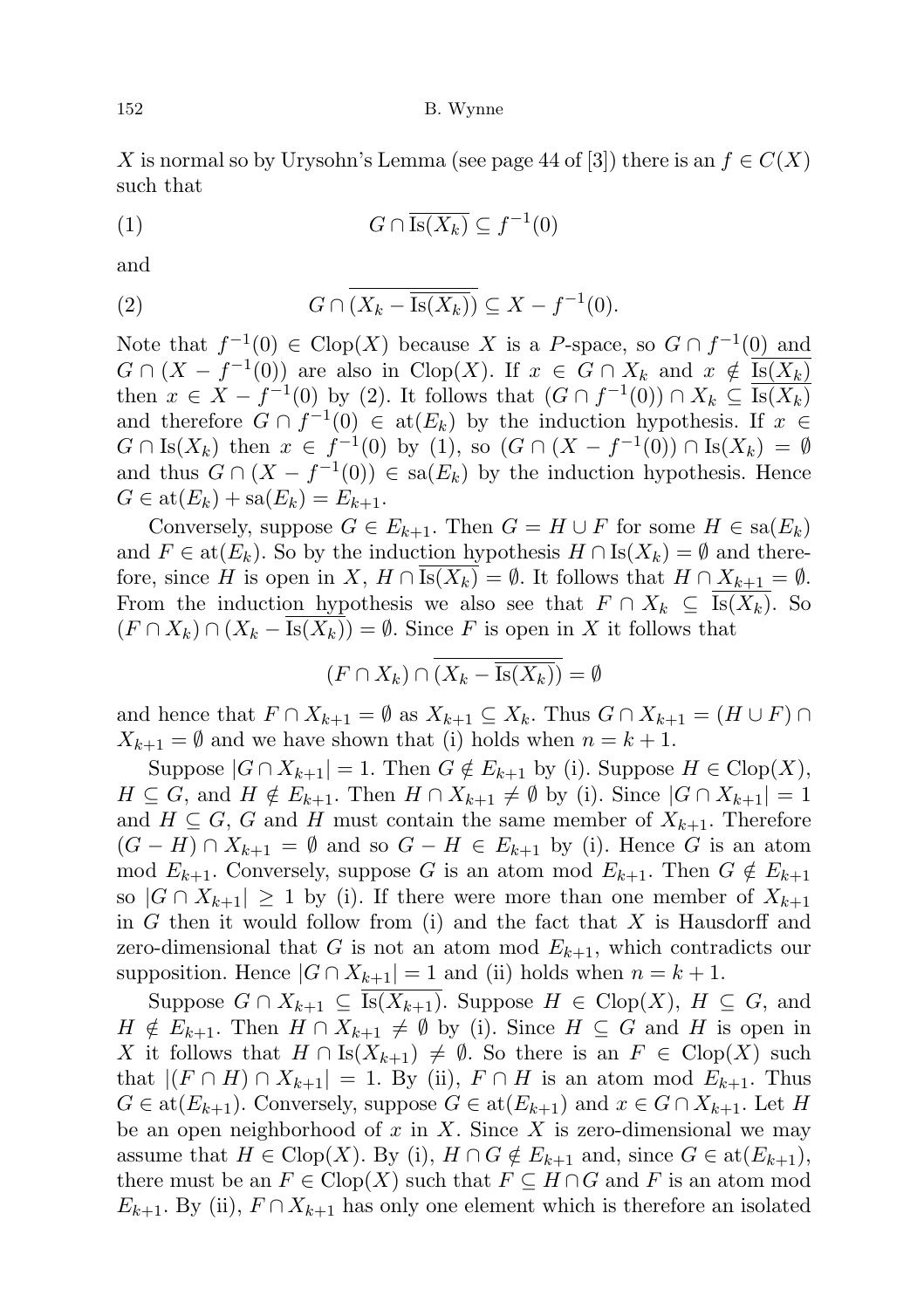point of  $X_{k+1}$ . Since this point is in H, it follows that  $G \cap X_{k+1} \subseteq \overline{Is(X_{k+1})}$ . Hence (iii) holds when  $n = k + 1$ .

Finally,  $G \cap \text{Is}(X_{k+1}) \neq \emptyset$  if and only if there is an  $H \in \text{Clop}(X)$  such that  $H \subseteq G$  and  $|H \cap X_{k+1}| = 1$ . By (i) and (ii) this is equivalent to H being an atom mod  $E_{k+1}$ , which means that  $G \notin \text{sa}(E_{k+1})$ . Hence (iv) holds for  $n = k + 1$ .

Remark. Inspection of the proof of Proposition 4.1 reveals that the result holds for any zero-dimensional Hausdorff space in which disjoint closed sets may be separated by disjoint clopen sets. The latter property is also possessed by zero-dimensional Lindelöf spaces (see page  $247$  of [3]). So, for example, Proposition 4.1 holds in any Boolean space.

PROPOSITION 4.2. Each of the following hold for any integers  $n, m \geq 0$ :

- (i)  $inv(\text{Clop}(X)) = (n, 0, m)$  iff  $|X_n| = m > 0$ .
- (ii)  $inv(Clop(X)) = (n, 0, \omega)$  iff  $Is(X_n)$  is infinite and  $X_n \subseteq \overline{Is(X_n)}$ .
- (iii)  $inv(\text{Clop}(X)) = (n, 1, m)$  iff  $|\text{Is}(X_n)| = m$  and  $X_n \nsubseteq \overline{\text{Is}(X_n)}$ .
- (iv) inv $(\text{Clop}(X)) = (n, 1, \omega)$  iff  $\text{Is}(X_n)$  is infinite and  $X_n \nsubseteq \text{Is}(X_n)$ .
- (v) inv $(\text{Clop}(X)) = (\omega, 0, 0)$  iff  $X_k \neq \emptyset$  for all  $k \geq 0$ .

*Proof.* By Proposition 4.1,  $X_k \neq \emptyset$  for all  $k \geq 0$  if and only if  $E_k \neq \emptyset$  $C\text{lop}(X)$  for all  $k \geq 0$ . Thus (v) holds.

Fix  $n, m \geq 0$ . Suppose inv $(\text{Clop}(X)) = (n, 0, m)$ . Then  $E_n \neq \text{Clop}(X)$ and  $\text{Clop}(X)/E_n$  is atomic with m atoms. Note that  $m > 0$ , for otherwise  $Clop(X) = E_n$ . Since  $Clop(X)/E_n$  is atomic,  $X \in \text{at}(E_n)$  and so  $X_n =$ Is( $X_n$ ) follows from Proposition 4.1. Say  $G_1, \ldots, G_m$  are representatives of the m atoms mod  $E_n$ . By Proposition 4.1,  $|G_i \cap X_n| = 1$  for all i. So each  $G_i$ contains an isolated point of  $X_n$ . If  $G_i \cap G_j \cap X_n \neq \emptyset$  for some  $i \neq j$ , then  $G_i \cap G_j \notin E_n$  by Proposition 4.1, which contradicts the fact that  $G_i$  and  $G_j$  represent distinct atoms mod  $E_n$ . Thus  $\left|\text{Is}(X_n)\right|\geq m$ . Now  $\text{Clop}(X)/E_n$ is atomic, so  $\bigcup_{i=1}^m G_i$  is equal to X modulo  $E_n$  and therefore  $X - \bigcup_{i=1}^m G_i$ contains no points of  $X_n$  by Proposition 4.1. Hence  $m = |Is(X_n)| = |X_n|$ .

Conversely, suppose  $|X_n| = m > 0$ . Then  $|S(X_n)| = m > 0$  and  $X_n \subseteq \text{Is}(X_n)$ . So  $X \in \text{at}(E_n)$  by Proposition 4.1 and therefore  $\text{Clop}(X)/E_n$ is atomic and the first Tarski invariant of  $Clop(X)$  is at most n. Since  $|Is(X_n)| = m > 0$ ,  $X_n \neq \emptyset$  and  $X \notin E_n$  by Proposition 4.1. Hence  $E_n \neq \text{Clop}(X)$  and the first two Tarski invariants of  $\text{Clop}(X)$  are n and 0. Now using the fact that  $X$  is Hausdorff and zero-dimensional we may find pairwise disjoint  $G_1, \ldots, G_m \in \text{Clop}(X)$  such that  $|G_i \cap X_n| = 1$  for each i. It follows from Proposition 4.1 that there are at least m atoms modulo  $E_n$ . Suppose  $G \in \text{Clop}(X)$  is an atom mod  $E_n$ . By Proposition 4.1, G must contain exactly one member of  $X_n$  and therefore must be equal to one of the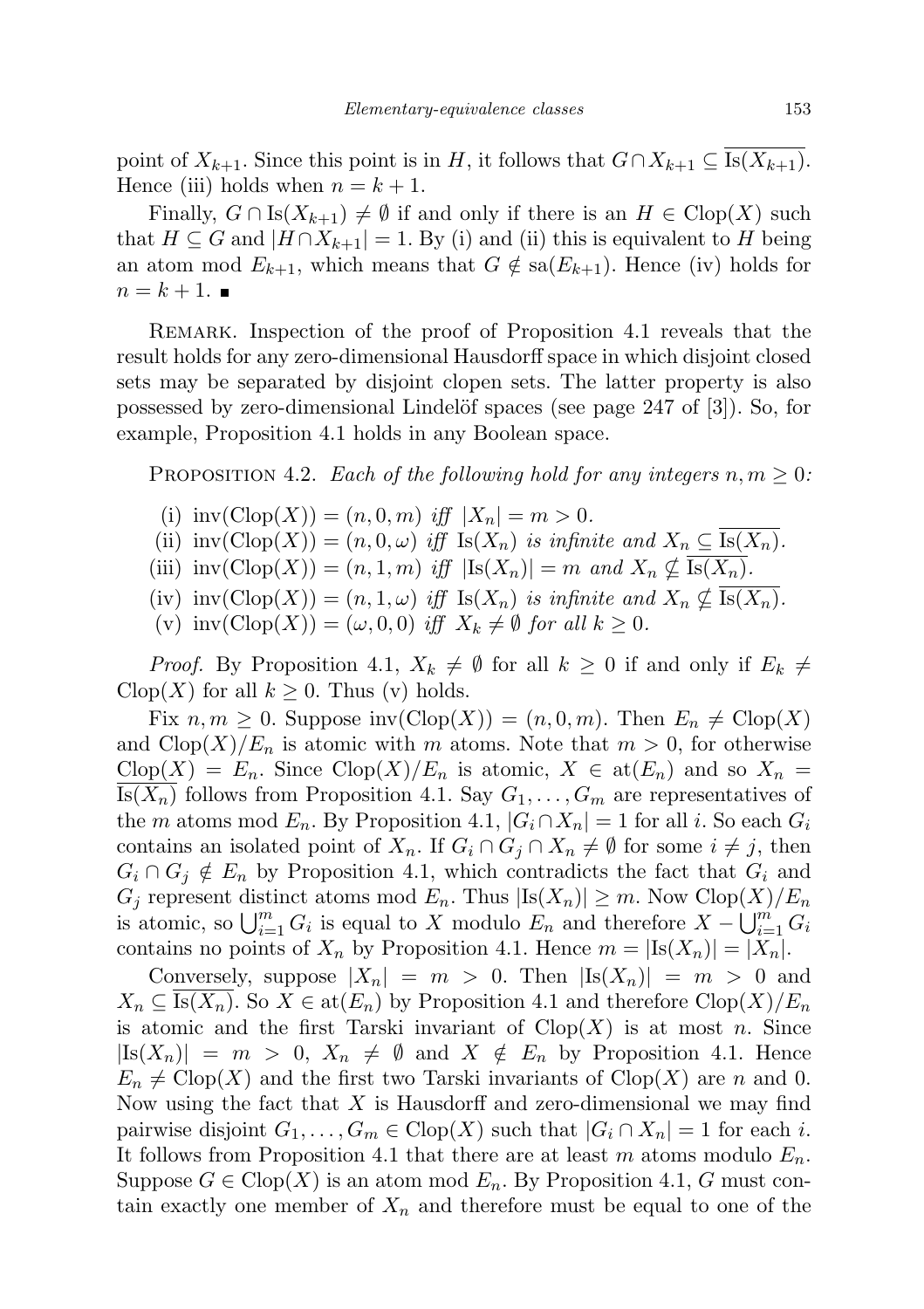$G_i$  modulo  $E_n$ . Thus  $\text{Clop}(X)/E_n$  has exactly m atoms, the third invariant of  $Clop(X)$  is m, and (i) holds.

From the proof of (i) we see that having at least m atoms mod  $E_n$  is equivalent to  $|Is(X_n)| \geq m$ . With the aid of this fact, (ii)–(iv) are easily established.

**5. Technical topological lemmas.** Let  ${Y_k}_{k \in K}$  be a collection of disjoint spaces,  $X$  a space disjoint from all the  $Y_k$  and of cardinality at least |K|,  $y_k \in Y_k$  for each  $k \in K$ , and  $\{x_k\}_{k \in K}$  a collection of distinct points in X. We call Z the pointwise gluing of  $\{(Y_k, y_k)\}_{k\in K}$  and  $(X, \{x_k\}_{k\in K})$  over  $K$  if

$$
Z = \left( \left( \bigoplus_{k \in K} Y_k \right) \oplus X \right) / \sim,
$$

where  $\sim$  is the equivalence relation on  $(\bigoplus_{k \in K} Y_k) \oplus X$  which identifies  $y_k$ with  $x_k$  for each  $k \in K$ . We call the  $y_k$  and  $x_k$  glue points and, for any  $U \subseteq (\bigoplus_{k \in K} Y_k) \oplus X$ , we write  $\text{gp}(U)$  for  $\{k \in K : \{x_k, y_k\} \cap U \neq \emptyset\}$ . Finally, we always use q to denote the canonical quotient map from  $(\bigoplus_{k \in K} Y_k) \oplus X$ to Z.

LEMMA 5.1. Let Z be the pointwise gluing of the spaces  $\{(Y_k, y_k)\}_{k\in K}$ and  $(X, \{x_k\}_{k\in K})$  over K. If  $U \subseteq W = (\bigoplus_{k\in K} Y_k) \oplus X$  and  $gp(U) \cap$  $gp(W - U) = \emptyset$  then (i) U is open in W if and only if  $q(U)$  open in Z, and (ii) U is closed in W if and only if  $q(U)$  is closed in Z.

*Proof.* Since  $gp(U) \cap gp(W-U) = \emptyset$ , we see that  $q^{-1}(q(U)) = U$ . Therefore U is open if and only if  $q^{-1}(q(U))$  is open. But the latter is open just in case  $q(U)$  is open, because q is a quotient map. Thus (i) holds.

By (i), U is closed if and only if  $q(W-U)$  is open. As  $gp(U) \cap gp(W-U)$  $= \emptyset$  we see that  $q(W - U) = q(W) - q(U)$ . But  $q(W) - q(U)$  is open if and only if  $q(U)$  is closed because q is surjective. Hence (ii) holds.

LEMMA 5.2. Let  $Z$  be the pointwise gluing of the normal  $P$ -spaces  $\{(Y_k, y_k)\}_{k \in K}$  and  $(X, \{x_k\}_{k \in K})$  over K. Then Z is a normal P-space.

Proof. Since any topological sum of P-spaces is a P-space and since any completely regular quotient of a P-space is a P-space (see page 63 of  $[3]$ ), to prove the lemma it suffices to show that  $Z$  is normal. Let  $F$  and  $G$  be disjoint closed subsets of Z. Then  $q^{-1}(F)$  and  $q^{-1}(G)$  are disjoint closed sets in  $W = (\bigoplus_{k \in K} Y_k) \oplus X$ . So

$$
q^{-1}(F) = \left(\bigcup_{k \in K} F_k\right) \cup H_F \quad \text{and} \quad q^{-1}(G) = \left(\bigcup_{k \in K} G_k\right) \cup H_G,
$$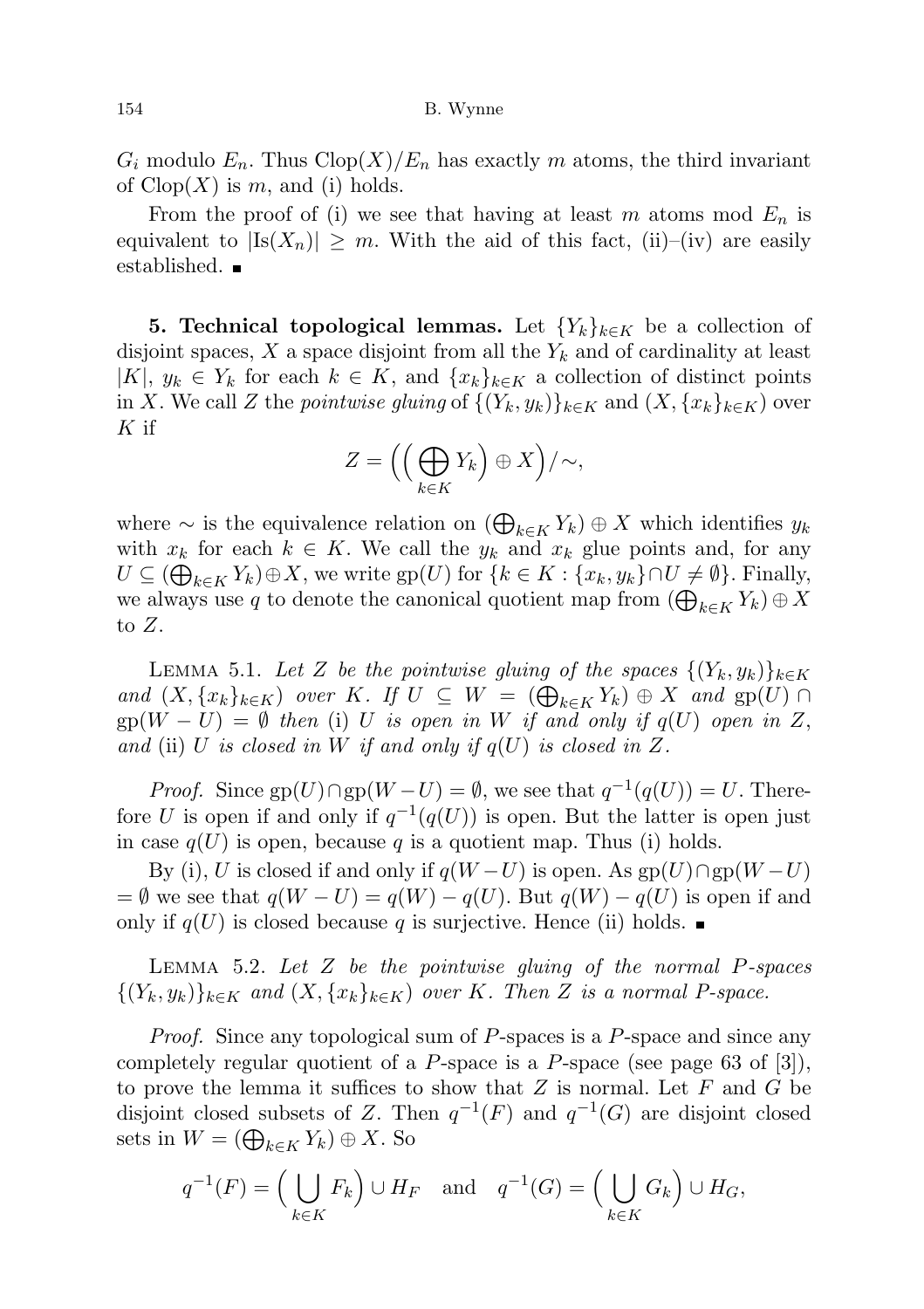where  $F_k, G_k$  are disjoint closed sets in  $Y_k$  for each k, and  $H_F$  and  $H_G$  are disjoint closed sets in  $X$ . Note that

$$
(3) \t\t y_k \in F_k \quad \text{iff} \quad x_k \in H_F
$$

and

$$
(4) \t\t y_k \in G_k \quad \text{iff} \quad x_k \in H_G
$$

for each  $k \in K$ . Since X and the  $Y_k$ 's are normal, there exist disjoint open  $U, V \subseteq X$  and disjoint open  $U_k, V_k \subseteq Y_k$  such that

$$
q^{-1}(F) \subseteq \left(\bigcup_{k \in K} U_k\right) \cup U \quad \text{and} \quad q^{-1}(G) \subseteq \left(\bigcup_{k \in K} V_k\right) \cup V.
$$

In order to ensure that their images under  $q$  will be open, we may need to adjust these open sets separating  $q^{-1}(F)$  and  $q^{-1}(G)$ . First, since  $F_k$  and  $G_k$  are closed and  $Y_k$  is completely regular, we may assume that

$$
(5) \t\t y_k \in \overline{U}_k \quad \text{iff} \quad y_k \in F_k
$$

and

(6) 
$$
y_k \in \overline{V}_k \quad \text{iff} \quad y_k \in G_k
$$

for each  $k \in K$ . Next, let  $L = \{k \in K : x_k \in U - H_F\}$  and  $M = \{k \in K : x_k \in U - H_F\}$  $x_k \in V - H_G$ . Since  $U \cap V = \emptyset$  and  $H_G \subseteq U$ , if  $k \in L$  then  $x_k \notin H_F \cup H_G$ and so  $y_k \notin \overline{U}_k \cup \overline{V}_k$  by (1)–(4). Since each  $Y_k$  is completely regular we therefore may choose for each  $k \in L$  an open  $T_k \subseteq Y_k$  such that  $y_k \in T_k$ and  $T_k \cap (U_k \cup V_k) = \emptyset$ . Similarly, we may choose for each  $k \in M$  an open  $S_k \subseteq Y_k$  with  $y_k \in S_k$  and  $S_k \cap (U_k \cup V_k) = \emptyset$ . Finally, set

$$
O_F = \Big(\bigcup_{k \in K} U_k\Big) \cup U \cup \Big(\bigcup_{k \in L} T_k\Big),
$$
  

$$
O_G = \Big(\bigcup_{k \in K} V_k\Big) \cup V \cup \Big(\bigcup_{k \in M} S_k\Big).
$$

We will show that  $q(O_F)$  and  $q(O_G)$  separate F and G in Z.

First, clearly  $F \subseteq q(O_F)$  and  $G \subseteq q(O_G)$ . Next we show that  $q(O_F)$ and  $q(O_G)$  are open in Z. Fix  $k \in K$ . Then from the definition of  $O_F$  we see that  $x_k \in O_F$  if and only if  $x_k \in U$ . Now  $x_k \in U$  means  $x_k \in H_F$  or  $x_k \in U - H_F$ , so by (1) and the definition of  $T_k$  we have  $x_k \in U$  if and only if either  $y_k \in F_k$  or  $y_k \in T_k$ . Thus  $x_k \in O_F$  is equivalent to  $y_k \in O_F$ . It follows that  $gp(O_F) \cap gp(W - O_F) = \emptyset$  and so  $q(O_F)$  is open in Z by Lemma 5.1. A similar argument shows that  $gp(O_G) \cap gp(W - O_G) = \emptyset$ and so  $q(O_G)$  is also open in Z. Finally, we show that  $q(O_F) \cap q(O_G) = \emptyset$ . Since gp( $O_F$ ) ∩ gp( $W - O_F$ ) = gp( $O_G$ ) ∩ gp( $W - O_G$ ) =  $\emptyset$  we see that  $q(O_F) \cap q(O_G) \neq \emptyset$  implies  $O_F \cap O_G \neq \emptyset$ . So to complete the proof of the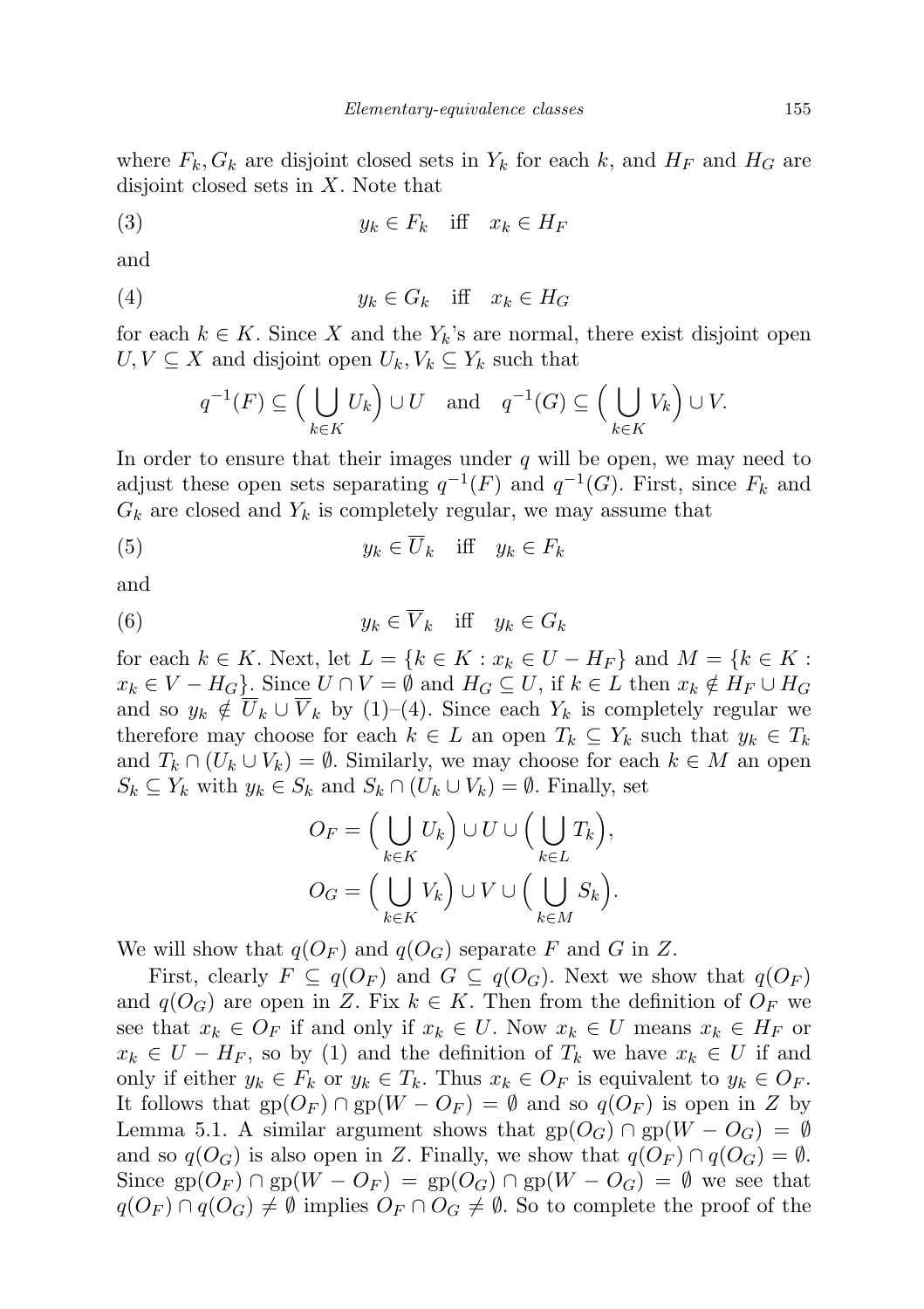lemma it suffices to show that  $O_F \cap O_G = \emptyset$ . Let  $w \in O_F$ . We show that  $w \notin O_G$ .

CASE (1). Suppose  $w \in U_t$  for some  $t \in K$ . Then  $w \in Y_t$  and  $Y_t \cap X = \emptyset$ , so  $w \notin V$ . Since  $Y_k \cap Y_t = \emptyset$  whenever  $k \neq t$ , and since  $U_t \cap V_t = \emptyset$ , we see that  $w \notin \bigcup_{k \in K} V_k$ . Fix  $k \in M$ . If  $t \neq k$  then  $w \notin S_k$  because  $w \in Y_t$ ,  $S_k \subseteq Y_k$ , and  $Y_t \cap Y_k = \emptyset$ . If  $t = k$  then  $w \notin V_k$  because  $w \in U_t$  and  $S_k \cap U_k = \emptyset$  by choice of  $S_k$ . Thus  $w \notin \bigcup_{k \in M} S_k$ . Hence  $w \notin O_G$ .

CASE (2). Suppose  $w \in U$ . Then  $w \in X$  so  $w \notin (\bigcup_{k \in K} V_k) \cup (\bigcup_{k \in M} S_k)$ because  $X \cap (\bigcup_{k \in K} Y_k) = \emptyset$ . Also,  $U \cap V = \emptyset$  so  $w \notin V$ . Hence  $w \notin O_G$ .

CASE (3). Suppose  $w \in T_l$  for some  $l \in L$ . Then  $w \notin V$  since  $T_l \subseteq Y_l$ and  $Y_l \cap X = \emptyset$ . Now  $T_l \cap Y_k = \emptyset$  whenever  $l \neq k$ , and  $T_l \cap V_l = \emptyset$  by choice of  $T_l$ , so we see that  $w \notin \bigcup_{k \in K} V_k$ . Finally,  $w \notin \bigcup_{k \in M} S_k$  because  $L \cap M = \emptyset$ and so  $T_l \cap S_k = \emptyset$  for any  $k \in M$ . Hence  $w \notin O_G$ .

LEMMA 5.3. Let X be a normal P-space and  $U \in \text{Clop}(X)$ . Then each of the following holds for any  $n \geq 0$ :

- (i)  $U_n = U \cap X_n$ .
- (ii) Is $(U_n) = U \cap \text{Is}(X_n)$ .
- (iii)  $U_n Is(U_n) = U \cap (X_n Is(X_n)).$

*Proof.* The proof goes by induction on  $n$ . Note that with the subspace topology  $U$  is a normal P-space because it is a closed subset of  $X$ . Suppose  $n = 0$ . Then  $X_n = X$  and  $U_n = U$ , so (i) is obvious and (ii) holds because  $U \in \text{Clop}(X)$ . If G is an open set in U with no isolated points of U, then G is open in X and contains no isolated points of X by (ii). Similarly, if G is an open set in X with no isolated points then  $G \cap U$  is an open set in U with no isolated points in U by (ii). Thus (iii) holds when  $n = 0$ .

Now suppose the result holds for  $n = k \geq 0$ . By definition

$$
U_{k+1} = \overline{\mathrm{Is}(U_k)} \cap \overline{(U_k - \overline{\mathrm{Is}(U_k)})}
$$

and by the induction hypothesis

$$
\overline{\text{Is}(U_k)} \cap \overline{(U_k - \overline{\text{Is}(U_k)})} = \overline{(U \cap \text{Is}(X_k))} \cap \overline{(U \cap (X_k - \overline{\text{Is}(X_k)})}.
$$

Now  $U$  is clopen in  $X$ , so

$$
\overline{(U \cap \text{Is}(X_k))} \cap \overline{(U \cap (X_k - \overline{\text{Is}(X_k)})} = (U \cap \overline{\text{Is}(X_k)}) \cap (U \cap \overline{(X_k - \overline{\text{Is}(X_k)})}).
$$

Since the right-hand side of the last formula is equal to  $U \cap X_{k+1}$ , we see that (i) holds for  $n = k + 1$ . That (ii) holds when  $n = k + 1$  follows easily from (i) and the fact that  $U \in \text{Clop}(X)$ .

Finally,

$$
U_{k+1} - \overline{\text{Is}(U_{k+1})} = (U \cap X_{k+1}) - (\overline{U \cap \text{Is}(X_{k+1})})
$$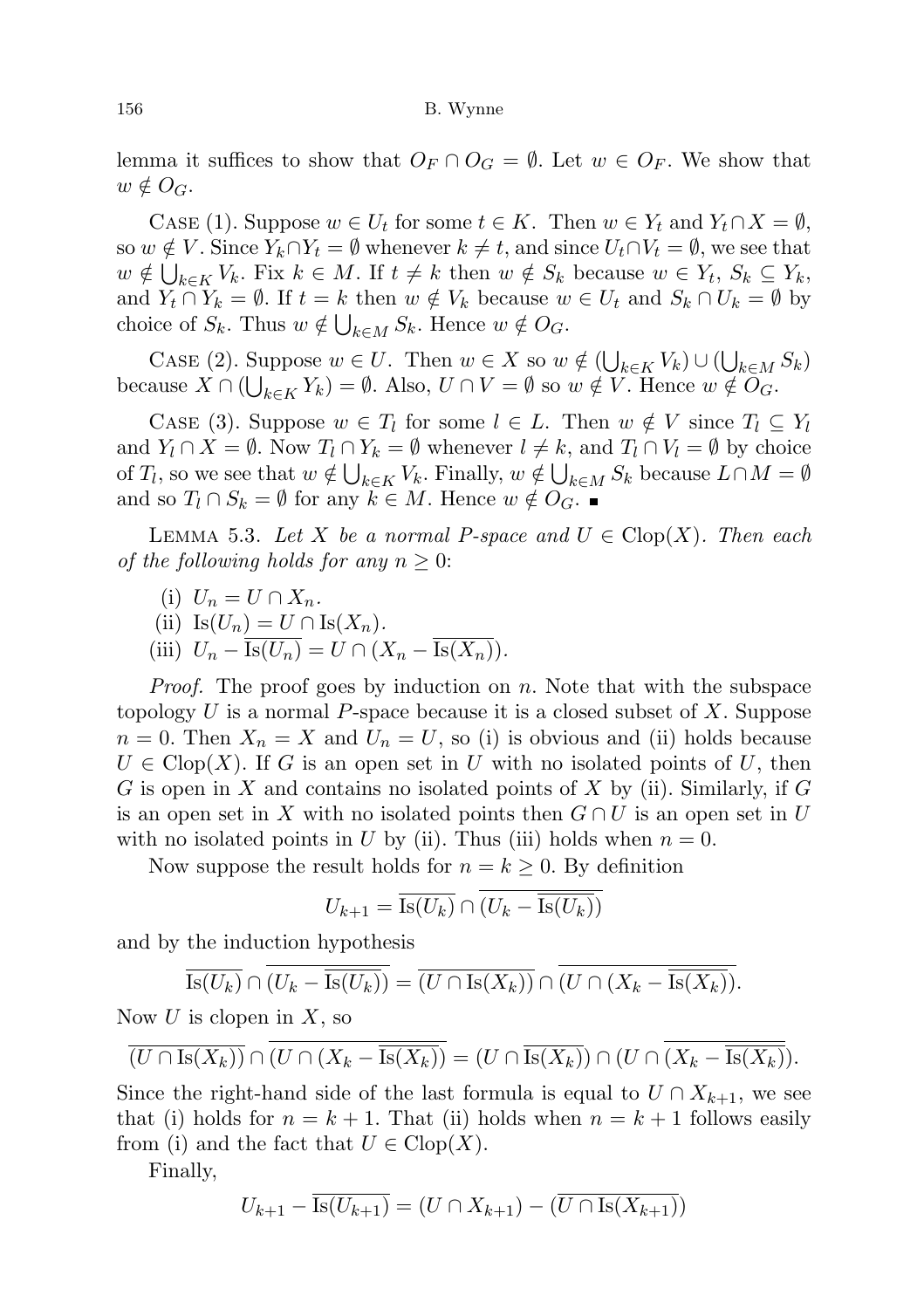by (i) and (ii), and since U is clopen in X,

$$
(U \cap X_{k+1}) - (\overline{U} \cap \overline{Is(X_{k+1})}) = (U \cap X_{k+1}) - (U \cap \overline{Is(X_{k+1})}).
$$

Since the right-hand side of the last formula is equal to  $U\cap (X_{k+1}-\overline{Is(X_{k+1})}),$ (iii) holds when  $n = k + 1$ .

LEMMA 5.4. Let W and Z be normal P-spaces and  $q: W \to Z$  a map. If  $U \in \text{Clop}(W)$ ,  $q(U) \in \text{Clop}(Z)$ , and  $q(U)$  is a homeomorphism, then each of the following hold for any  $n \geq 0$ :

- (i)  $q(U \cap W_n) = q(U) \cap Z_n$ .
- (ii)  $q(U \cap \text{Is}(W_n)) = q(U) \cap \text{Is}(Z_n)$ .
- (iii)  $q(U \cap (W_n \overline{\text{Is}(W_n)})) = q(U) \cap (Z_n \overline{\text{Is}(Z_n)}).$

Proof. The result essentially follows from Lemma 5.3. For example,  $q(U \cap W_n) = q(U_n)$  by Lemma 5.3 since  $U \in \text{Clop}(W)$ . Then  $q(U_n) = q(U)_n$ because  $q|U$  is a homeomorphism. Finally,  $q(U) \in \text{Clop}(Z)$  so  $q(U)_n =$  $q(U) \cap Z_n$  by Lemma 5.3. Similar arguments prove the other two identities.  $\blacksquare$ 

LEMMA 5.5. Suppose  ${Y_k}_{k \in K}$  is a collection of normal P-spaces. If  $W = \bigoplus_{k \in K} Y_k$ , then each of the following hold for any  $n \geq 0$ :

- (i)  $W_n = \bigcup_{k \in K} (Y_k)_n$ .
- (ii) Is $(W_n) = \bigcup_{k \in K} \text{Is}((Y_k)_n).$

(iii)  $W_n - \text{Is}(W_n) = \bigcup_{k \in K} ((Y_k)_n - \text{Is}((Y_k)_n)).$ 

*Proof.* Since  $Y_k \in \text{Clop}(W)$  for all  $k \in K$ , we can apply Lemma 5.3.

LEMMA 5.6. Let  $Z$  be the pointwise gluing of the normal  $P$ -spaces  $\{(Y_k, y_k)\}_{k \in K}$  and  $(X, \{x_k\}_{k \in K})$  over K. Then  $q((Y_k)_n) \subseteq Z_n$  for every  $k \in K$  and every  $n \geq 0$ .

*Proof.* Let  $W = (\bigoplus_{k \in K} Y_k) \oplus X$ . Note that Z is a normal P-space by Lemma 5.2. Fix  $k \in K$ . If  $n = 0$  then the result holds because  $(Y_k)_0 = Y_k$ and  $Z_0 = Z$ . Suppose  $n > 0$  and  $w \in (Y_k)_n$ . Let V be a neighborhood of  $q(w)$  in Z. We must show that V meets both Is( $Z_{n-1}$ ) and  $Z_{n-1} - \text{Is}(Z_{n-1})$ . Now  $w \in (Y_k)_n$  and  $n > 0$ , so we know that

$$
w \in \overline{\text{Is}((Y_k)_{n-1})} \cap ((Y_k)_{n-1} - \overline{\text{Is}((Y_k)_{n-1})}).
$$

Therefore  $q^{-1}(V) \cap Y_k$  must contain infinitely many elements of Is( $(Y_k)_{n-1}$ ) and infinitely many elements of  $(Y_k)_{n-1}-\overline{\text{Is}((Y_k)_{n-1})}$ . Pick  $y \in \text{Is}((Y_k)_{n-1}) \cap$  $(q^{-1}(V) \cap Y_k)$  such that  $y \neq y_k$ .

Choose  $U \in \text{Clop}(W)$  such that  $U \subseteq Y_k$ ,  $y \in U$ , and  $y_k \notin U$ . Then  $gp(U) = \emptyset$ , so U satisfies the hypotheses of Lemma 5.4. Since  $y \in Is(W_{n-1})$ by Lemma 5.5, it follows that  $q(y) \in Is(Z_{n-1})$ . A similar argument shows that V contains members of  $Z_{n-1} - \overline{\text{Is}(Z_{n-1})}$ .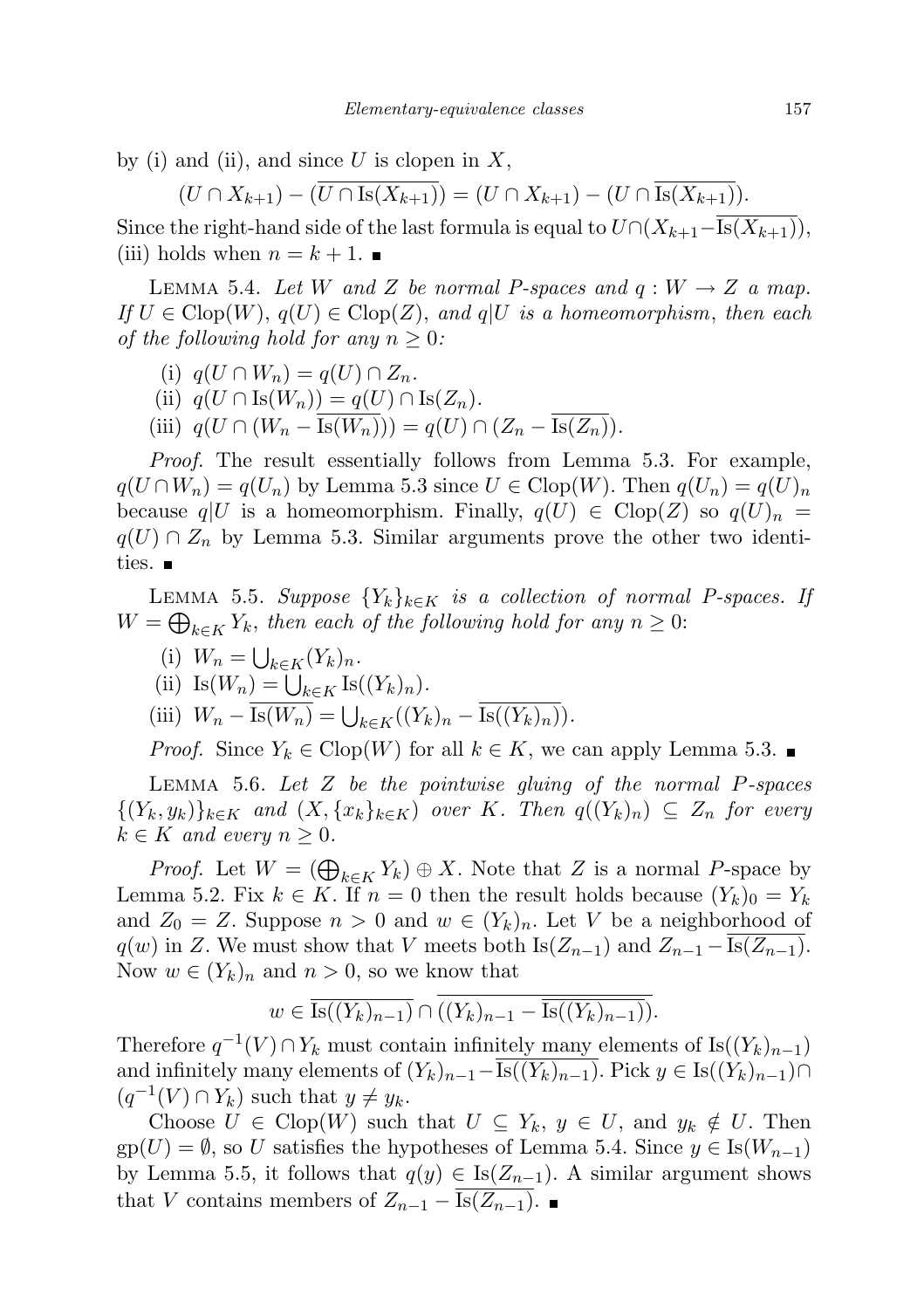## 158 B. Wynne

LEMMA 5.7. Let X be an  $\eta_1\text{-set}$ ,  $\gamma$  an ordinal,  $x_\gamma \in X$ , and  $\{x_\alpha\}_{\alpha \in \gamma}$  a strictly increasing sequence in X that is cofinal in  $\{x \in X : x < x_{\gamma}\}\$ . If Z is the pointwise gluing of the normal P-spaces  $\{(Y_\alpha, y_\alpha)\}_{\alpha \in \gamma}$  and  $(X, \{x_\alpha\}_{\alpha \in \gamma})$ over  $\gamma$ ,  $n \geq 1$ , and  $(Y_\alpha)_n = \{y_\alpha\}$  for all  $\alpha \in \gamma$ , then  $q(x_\gamma) \in \overline{\text{Is}(Z_n)} - \text{Is}(Z_n)$ and  $Z_{n+1} = \emptyset$ .

*Proof.* Let  $W = (\bigoplus_{\alpha \in \gamma} Y_{\alpha}) \oplus X$ . Note that Z is a normal P-space by Lemma 5.2 and fix  $\alpha < \gamma$ . First we show that  $q(y_{\alpha}) \in \text{Is}(Z_n)$ .

CASE (1). Suppose there is an open set  $G \subseteq X$  such that  $x_{\alpha} \in G$  and  $gp(G) = \{\alpha\}.$  We show that  $q(y_\alpha) \in Is(Z_n)$ . By hypothesis  $y_\alpha \in (Y_\alpha)_n$ , so  $q(y_\alpha) \in Z_n$  by Lemma 5.6. Since W is zero-dimensional we may find  $H \in$  $C\text{lop}(W)$  such that  $x_\alpha, y_\alpha \in H$  and  $H \subseteq G \cup Y_\alpha$ . Note that  $gp(H) = {\alpha}$  and  $gp(H) \cap gp(W - H) = \emptyset$ . So  $q(H) \in Clop(Z)$  by Lemma 5.1. We claim that  $q(H) \cap Z_n = \{q(y_\alpha)\}\.$  Let  $w \in H$ . We already know that  $q(y_\alpha) = q(x_\alpha) \in Z_n$ , so suppose w is not  $y_\alpha$  or  $x_\alpha$ . Then there is a  $U \in \text{Clop}(W)$  such that  $w \in U \subseteq H$  and  $x_{\alpha}, y_{\alpha} \notin U$ . Now X is an  $\eta_1$ -set and  $n \geq 1$ , so  $X_n = \emptyset$ , and  $(Y_\alpha)_n = \{y_\alpha\}$ . It follows that  $U \cap (Y_\alpha)_n = U \cap X_n = \emptyset$  and hence that  $U \cap W_n = \emptyset$ , by Lemma 5.5. Since  $gp(U) = \emptyset$ , we may apply Lemma 5.4 to conclude that  $q(U) \cap Z_n = \emptyset$ . Thus  $q(w) \notin Z_n$ ,  $q(H) \cap Z_n = \{q(y_\alpha)\}\$ , and  $q(y_\alpha) \in \text{Is}(Z_n).$ 

CASE  $(2)$ . Suppose the hypothesis of Case  $(1)$  fails. Let V be an open neighborhood of  $q(y_\alpha)$  in Z. Then  $q^{-1}(V) \cap X$  is open in X, and since X is an  $\eta_1$ -set, there is an open interval  $I \subseteq q^{-1}(V) \cap X$  such that  $x_\alpha \in I$ . By our supposition there is a  $\beta < \gamma$  such that  $\beta \neq \alpha$  and  $x_{\beta} \in I$ . Since either  $x_{\alpha+1}$ or  $x_{\beta+1}$  is in I, we may choose a successor ordinal  $\delta < \gamma$  such that  $x_{\delta} \in I$ . Then  $(x_{\delta-1}, x_{\delta+1}) \cap I$  is an open subset of X containing  $x_{\delta}$  whose only glue point is  $x_{\delta}$ , so  $q(x_{\delta}) \in Is(Z_n)$  by Case (1). Since  $q(x_{\delta}) \in V$ , it follows that  $q(y_\alpha) \in \text{Is}(Z_n).$ 

Now we show that  $q(x_\gamma) \in \overline{\text{Is}(Z_n)} - \text{Is}(Z_n)$ . Let  $G \in \text{Clop}(Z)$  be a neighborhood of  $q(x_\gamma)$ . Then  $q^{-1}(G) \cap X$  is open in X, and since X is an  $\eta_1$ -set, there is an open interval  $U \subseteq q^{-1}(G) \cap X$  containing  $x_\gamma$ . Since U is an open interval there must be an  $x \in U$  such that  $x < x_{\gamma}$ . But  $\{x_{\alpha}\}_{{\alpha<\gamma}}$ is cofinal in  $\{x \in X : x < x_\gamma\}$ , so  $x_\alpha \in U$  for some  $\alpha < \gamma$ . As we know,  $q(x_{\alpha}) \in \text{Is}(Z_n)$  and hence G must contain some member of  $\text{Is}(Z_n)$ . Since G was arbitrary and  $q(x_{\alpha}) \neq q(x_{\gamma})$ , it follows that  $q(x_{\gamma}) \in \overline{\text{Is}(Z_n)} - \text{Is}(Z_n)$ .

Finally, to prove that  $Z_{n+1} = \emptyset$  we show that  $Z_n - \overline{Is(Z_n)} = \emptyset$ . Let  $w \in W$ . If  $w = y_\alpha$  for some  $\alpha \in \gamma$  then  $q(w) \in Is(Z_n)$ . If  $w \in Y_\alpha$  for some  $\alpha \in \gamma$  and  $w \neq y_\alpha$  then  $w \notin (Y_\alpha)_n$ , and so  $q(w) \notin Z_n$  follows from Lemma 5.4. If  $w \in X$  and there is  $U \in \text{Clop}(X)$  such that  $gp(U) = \emptyset$  then  $q(w) \notin Z_n$ follows from Lemma 5.4. Otherwise, every neighborhood of w contains some  $x_{\alpha}$  and therefore  $q(w) \in \overline{\text{Is}(Z_n)}$ . Thus  $Z_n - \overline{\text{Is}(Z_n)} = \emptyset$ .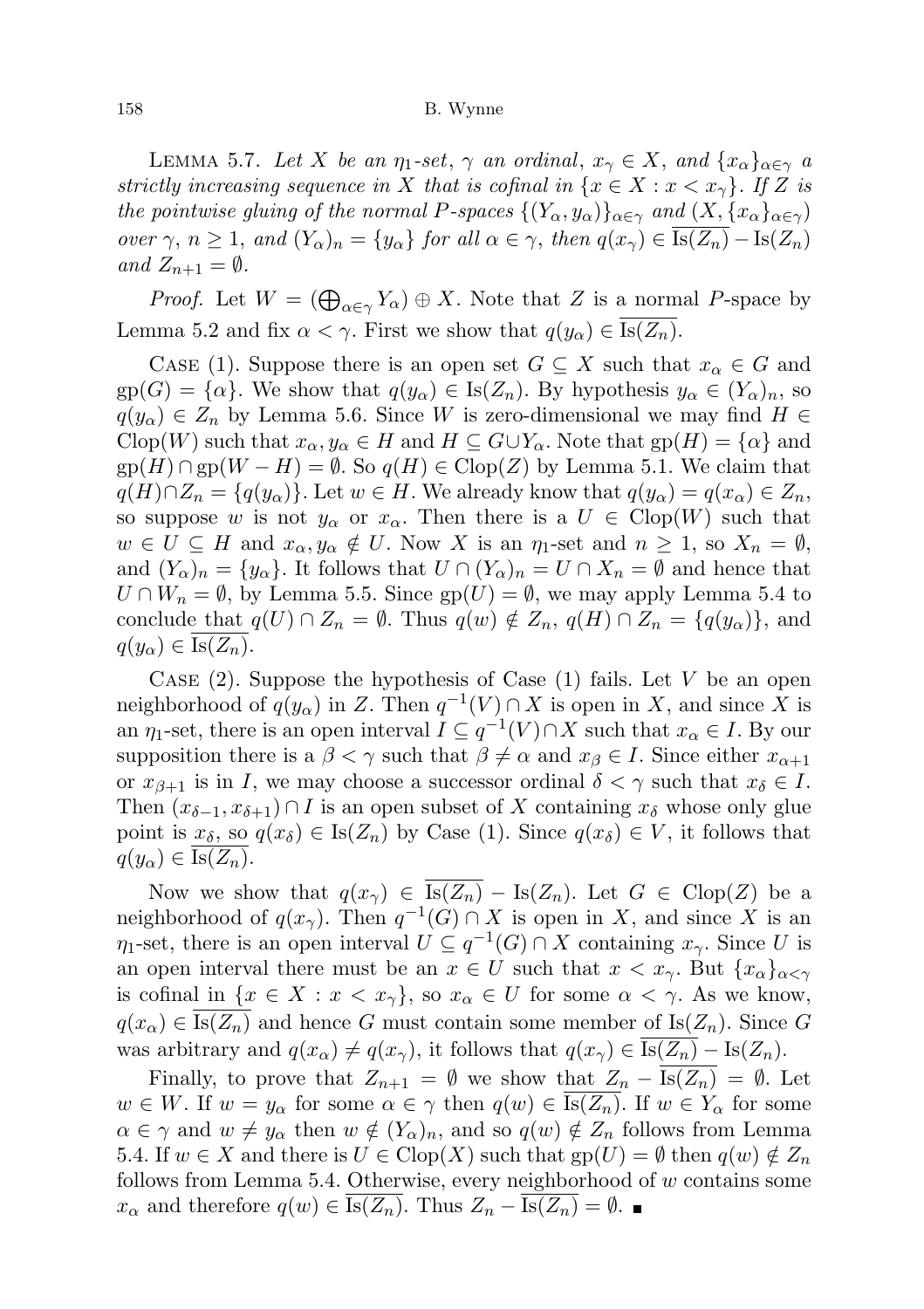LEMMA 5.8. Let Z be the pointwise gluing of the normal P-spaces  $(Y, y_0)$ and  $(X, x_0)$  and let  $n \geq 0$ . If  $Y_{n+1} = \emptyset = X_{n+1}$ ,  $y_0 \in \overline{Is(Y_n)} - Is(Y_n)$ , and  $x_0 \in X_n - Is(X_n)$ , then  $inv(Clop(Z)) = (n + 1, 0, 1)$ .

*Proof.* Let  $W = X \oplus Y$ . We know that Z is a normal P-space by Lemma 5.2. Let  $z_0 = q(x_0) = q(y_0)$ . By Proposition 4.2, it suffices to show that  $Z_{n+1} = \{z_0\}$ . First we show that  $z_0 \in Z_{n+1}$ . Let V be any open neighborhood of  $z_0$  in Z. Since Z is zero-dimensional we may assume that  $V \in \text{Clop}(Z)$ . Since  $y_0 \in q^{-1}(V)$  and  $y_0 \in \overline{\text{Is}(Y_n)} - \text{Is}(Y_n)$ , we may pick  $y \in (q^{-1}(V) \cap Y) \cap \text{Is}(Y_n)$  such that  $y \neq y_0$ . Then  $y \in \text{Is}(W_n)$  by Lemma 5.5 and there is a clopen subset  $U \subseteq Y$  with  $y \in U$  and  $y_0 \notin U$ . Since  $gp(U) = \emptyset$ , it follows from Lemma 5.4 that  $q(y) \in Is(Z_n)$ . Thus  $V \cap Is(Z_n) \neq \emptyset$  and  $z_0 \in \text{Is}(Z_n).$ 

Now  $q^{-1}(V) \cap X \in \text{Clop}(X)$  and by hypothesis  $x_0 \notin \overline{\text{Is}(X_n)}$ , so there is an  $H \in \text{Clop}(X)$  with  $x_0 \in H \subseteq (q^{-1}(V) \cap X) \cap (X_n - \overline{\text{Is}(X_n)})$ . Since  $x_0 \in H$ and  $x_0 \notin \text{Is}(X_n)$ , we may choose  $x \in H$  with  $x \neq x_0$ . Then  $x \in W_n - \text{Is}(W_n)$ by Lemma 5.5. Let U be a clopen subset of X containing x but not  $x_0$ . Then  $gp(U) = \emptyset$ , so  $q(x) \in Z_n - Is(Z_n)$  by Lemma 5.4. Thus  $V \cap (Z_n - Is(Z_n)) \neq \emptyset$ and  $z_0 \in Z_n - \overline{\text{Is}(Z_n)}$ . Hence  $z_0 \in Z_{n+1}$ .

Finally, we show that  $z_0$  is the only member of  $Z_{n+1}$ . Suppose  $w \in W$ with  $x_0 \neq w \neq y_0$ . Then there is a clopen neighborhood U of w in W such that  $x_0, y_0 \notin U$ . Since  $Y_{n+1} = X_{n+1} = \emptyset$ , Lemma 5.5 tells us that  $W_{n+1} = \emptyset$ . Thus  $w \notin W_{n+1}$ . But  $gp(U) = \emptyset$ , so it follows from Lemma 5.4 that  $q(w) \notin Z_{n+1}$ .

6. Construction of P-spaces. The empty space is a normal P-space whose algebra of clopen subsets has invariants  $(-1, 0, 0)$ . Let X be any one-point space. Then X is a normal P-space and  $|X_0| = |X| = 1$ . So it follows from Proposition 4.2 that  $inv(\text{Clop}(X)) = (0, 0, 1)$ . Next let Y be the space from the first example at the start of Section 2 and let  $X$  be an  $\eta_1$ -set. Let  $y_0$  be the sole nonisolated point in Y and pick some  $x_0$  in X. Note that  $Is(X) = \emptyset$  and that  $Is(Y) = Y - \{y_0\}$ . Form Z, the pointwise gluing of  $(Y, y_0)$  and  $(X, x_0)$ . Then Z is a normal P-space by Lemma 5.2. Since  $Y_1 = \emptyset = X_1, y_0 \in \overline{Is(Y)} - Is(Y)$ , and  $x_0 \in X - \overline{Is(X)}$ , it follows from Lemma 5.8 that  $inv(Clop(Z)) = (1, 0, 1)$ .

Let  $X^l$  and  $X^r$  be  $\eta_1$ -sets and pick an arbitrary point  $x_l \in X^l$  and an arbitrary point  $x_r \in X^r$ . Choose an ordinal  $\gamma$  and a strictly increasing sequence  $\{x_{\alpha}^r\}_{\alpha \in \gamma}$  in  $X^r$  such that  $\{x_{\alpha}^r\}_{\alpha \in \gamma}$  is cofinal in the set of  $x \in X^r$  with  $x < x_r$ . Let  $\{x_k^l\}_{k \in K}$  be an enumeration of  $X^l$ . Assume that Y is a normal P-space with  $inv(\text{Clop}(Y)) = (n, 0, 1)$  for some  $n \geq 1$ . Then  $Y_n$  consists of a single point by Proposition 4.2. Let  $\{Y_{\alpha}^r\}_{\alpha \in \gamma}$  and  $\{Y_k^l\}_{k \in K}$  be collections of copies of Y with  $y_{\alpha}^r$  and  $y_k^l$  representing the lone elements of  $(Y_{\alpha}^r)_n$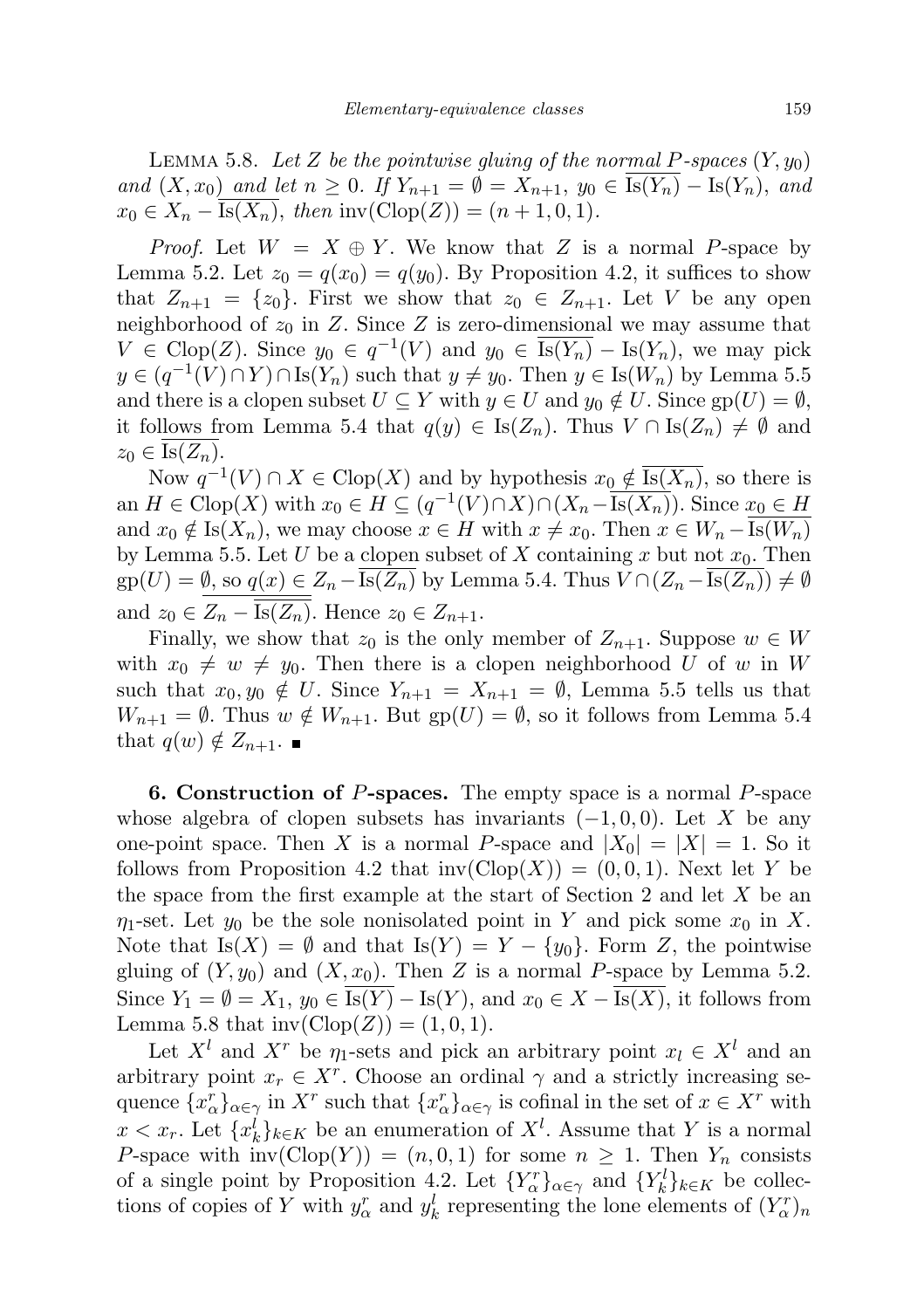and  $(Y_k^l)_n$ , respectively. Let  $Z^r$  be the pointwise gluing of  $\{(Y_\alpha^r, y_\alpha^r)\}_{\alpha \in \gamma}$ and  $(X^r, \{x^r_\alpha\}_{\alpha \in \gamma})$  over  $\gamma$ , and  $Z^l$  the pointwise gluing of  $\{(Y^l_k, y^l_k)\}_{k \in K}$  and  $(X^l, \{x_k^l\}_{k\in K})$  over K. Both  $Z^r$  and  $Z^l$  are normal P-spaces by Lemma 5.2. Let  $L = q(x_l) \in Z^l$  and  $R = q(x_r) \in Z^r$ . Finally, let Z be the pointwise gluing of  $(Z^l, L)$  and  $(Z^r, R)$ . We claim that  $inv(\text{Clop}(Z^l)) = (n, 1, 0)$  and that  $inv(Clop(Z)) = (n + 1, 0, 1).$ 

To prove that  $inv(\text{Clop}(Z^l)) = (n, 1, 0)$  it suffices, by Proposition 4.2, to show that  $\text{Is}(Z_n^l) = \emptyset$  and  $Z_n^l \neq \emptyset$ . The latter follows from Lemma 5.6 because  $y_k^l \in (Y_k^l)_n$  for all  $k \in K$ ; in particular, note that  $L \in Z_n^l$  because  $x_l = x_k^l$  for some  $k \in K$  and  $q(x_k^l) = q(y_k^l)$ . As for the former, let  $G \in \text{Clop}(Z^l)$  with  $G \cap Z^l_{n} \neq \emptyset$ . Then  $q^{-1}(G) \cap X^l \neq \emptyset$ , for otherwise  $gp(q^{-1}(G)) = \emptyset$  and  $G \cap Z_n^l = \emptyset$  by Lemma 5.4. Now  $q^{-1}(G) \cap X^l$  must be infinite because it is clopen in  $X^l$ , and  $X^l$  has no isolated points. Since  $q(x_k^l) = q(y_k^l)$  for every  $k \in K$ , it follows that  $G \cap Z_n^l$  is infinite and hence that  $\text{Is}(Z_n^l) = \emptyset$ .

To prove that  $inv(Clop(Z)) = (n + 1, 0, 1)$  it suffices, by Lemma 5.8, to show that  $Z_{n+1}^l = \emptyset = Z_{n+1}^r$ ,  $R \in \overline{\text{Is}(Z_n^r)} - \text{Is}(Z_n^r)$ , and  $L \in Z_n^l - \overline{\text{Is}(Z_n^l)}$ . We have already seen that  $L \in \mathbb{Z}_n^l$  and  $\text{Is}(\mathbb{Z}_n^l) = \emptyset$ , from which it follows that  $Z_{n+1}^l = \emptyset$  and  $L \in Z_n^l - \overline{\text{Is}(Z_n^l)}$ . That  $R \in \overline{\text{Is}(Z_n^r)} - \text{Is}(Z_n^r)$  and  $Z_{n+1}^r = \emptyset$ both follow from Lemma 5.7.

So by induction there are, for every integer  $n \geq 0$ , normal P-spaces whose clopen algebras have the invariants  $(n, 0, 1)$  and also normal P-spaces whose clopen algebras have the invariants  $(n, 1, 0)$ . Fix  $n \geq 0$  and let m be a countable cardinal greater than zero. Next we build a normal P-space whose clopen algebra has invariants  $(n, 0, m)$ . Let  ${Y_k}_{k \in K}$  be a collection of normal P-spaces such that  $|K| = m$  and  $inv(\text{Clop}(Y_k)) = (n, 0, 1)$  for each  $k \in K$ . Let

$$
X = \bigoplus_{k \in K} Y_k.
$$

From Proposition 4.1 we know that  $|Is((Y_k)_n)| = 1$  and  $(Y_k)_n = Is((Y_k)_n)$ for each  $k \in K$ . So  $|\text{Is}(X_n)| = m$  and  $X_n = \text{Is}(X_n)$  both follow from Lemma 5.5. Hence  $inv(\text{Clop}(W)) = (n, 0, m)$  by Proposition 4.2.

Next we build a normal P-space whose clopen algebra has invariants  $(n, 1, m)$ . Let Y be a normal P-space with  $inv(Clop(Y)) = (n, 1, 0)$ , X be a normal P-space with  $inv(\text{Clop}(X)) = (n, 0, m)$ , and  $W = X \oplus Y$ . Then  $|Is(X_n)| = m$ ,  $X_n = \overline{Is(X_n)}$ ,  $Is(Y_n) = \emptyset$ , and  $Y_n \neq \overline{Is(Y_n)}$ . It follows from Lemma 5.5 that  $|I_s(W_n)| = m$  and  $W_n \neq \overline{I_s(W_n)}$ . Hence, by Proposition 4.2,  $inv(\text{Clop}(W)) = (n, 1, m)$  as desired.

Finally, we build a normal P-space whose clopen algebra has the invariants  $(\omega, 0, 0)$ . For each integer  $j \geq 0$  let  $Y_j$  be a normal P-space with